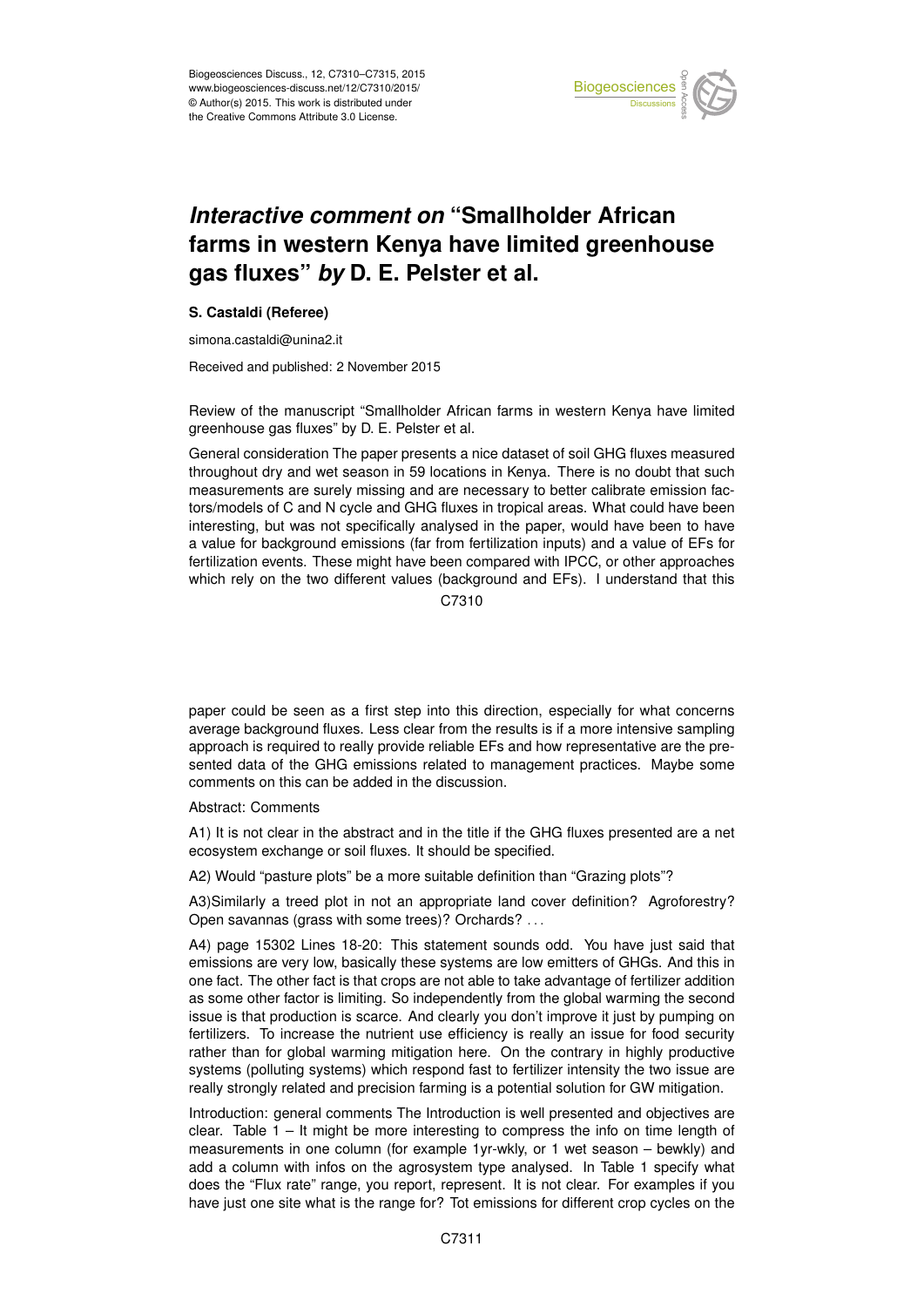same site? What about when you have more sites? Just specify what are the numbers we are reading.

## Materials and methods

Fig 1- the figure as it is doesn't help 1) to localize the study area precisely, 2) to imagine the distribution size of the study area in relation to the geographical location, as no reference is available for the reader in the gray figure except the longitude. I suggest to zoom in the first figure of Kenya to show in which district/town area the star falls (we assume the reader knows Kenya is in Africa), and in the second figure it could be good to have the dots on a google earth kind of background with some reference points clearly shown to help other researchers to immediately identify your study area.

Comments: MM1) 15305 lines 1-2 – what you mean by "to be broadly representative of demographics and agro-ecological characteristics of other East African tropical highlands"? demographically speaking? Same average population density?

MM2) 15305 line 3 – Could you specify in which "climatic zone" are the sites (adding the adequate reference)? It helps when categorizations are done in scaling up studies. MM3) 15305 line 16.... When you define the soils with a specific classification name, specify which classification system are you using. . .USDA? Other? Cite the reference.

MM4) Table 2 – In the main text some clarification and better explanation for the brief description given for the 5 land classes is needed. What is moderate size for you? 1 hectar? 10 hectars? What are degradation signs?...How slopy is the slope? Would that contribute to have erosion?...just to understand what are we looking at. You need to specify in the legend the soil depth of the analyses you present in Table 2 and the time frame of the presented data? You sampled before starting? I assume C content is total C by CNS? Any calcium carbonate which might give you Tot  $C >$  org  $C$ ? please specify in the column heading if it is total C or organic C.

MM5) page 15307 lines 1-5. I generally do not like to read a paper where the key

C7312

methodology necessary to understand the meaning of the results requires reading another paper. I think the authors should make an effort to summarize in a comprehensive and transparent way the criteria they are using to distinguish the land classes they will discuss later on and how these sum up to create field types and land classes. Maybe you can add some additional tables where we can see the single parameters and the score they have for each category used to build up the discussed land/field types.

MM6) 2.2 soil core incubation: It is not completely clear to me the procedure you used here, maybe you can explain better at the beginning what are you exactly aiming to before describing the procedure. Drying completely the soil and rewetting it creates a sort of extreme situation where a significant part of the N used by the system can come from the dead organic matter dry-wetting cycle itself. The flux of gas can fade away in a day or more. From the way you describe it you add water, close the jar and measure the efflux at 0, 15, 30 and 45 min. In my experience that flux is not representative of the baseline flux of a site. It is representative of post rain flushes. I understand that in order to increase the WHC you need to start from low WHC, but how do you use the number there after? Are they representative of which soil characteristic or potential, independently from the KNO3 addition?

MM7) 2.3 Field soil GHG flux survey It is not specified the number of chamber replicates you use for each plot. The only time a number is mentioned is when you specified that you pooled gas samples from 4 chambers in one syringe. Does this mean that you had 4 chambers x each site? If you pool the gas at each sampling time in one sample it means that basically you are measuring just one gas sample per plot? No replicates whatsoever? Spatial or experimental (lab replicates of the same gas sample)?

MM8) It doesn't seem that the gas sampling pattern follows any specific management practice timetable. Could clarify the rational for this. To clarify what I mean, we know that in particular for N2O, but also for CO2, fluxes of gas occur when something happens (manure or mineral N addition, tillage, crop collection). The flush lasts for a time which can go from few days to some weeks and is proportional to the magnitude of